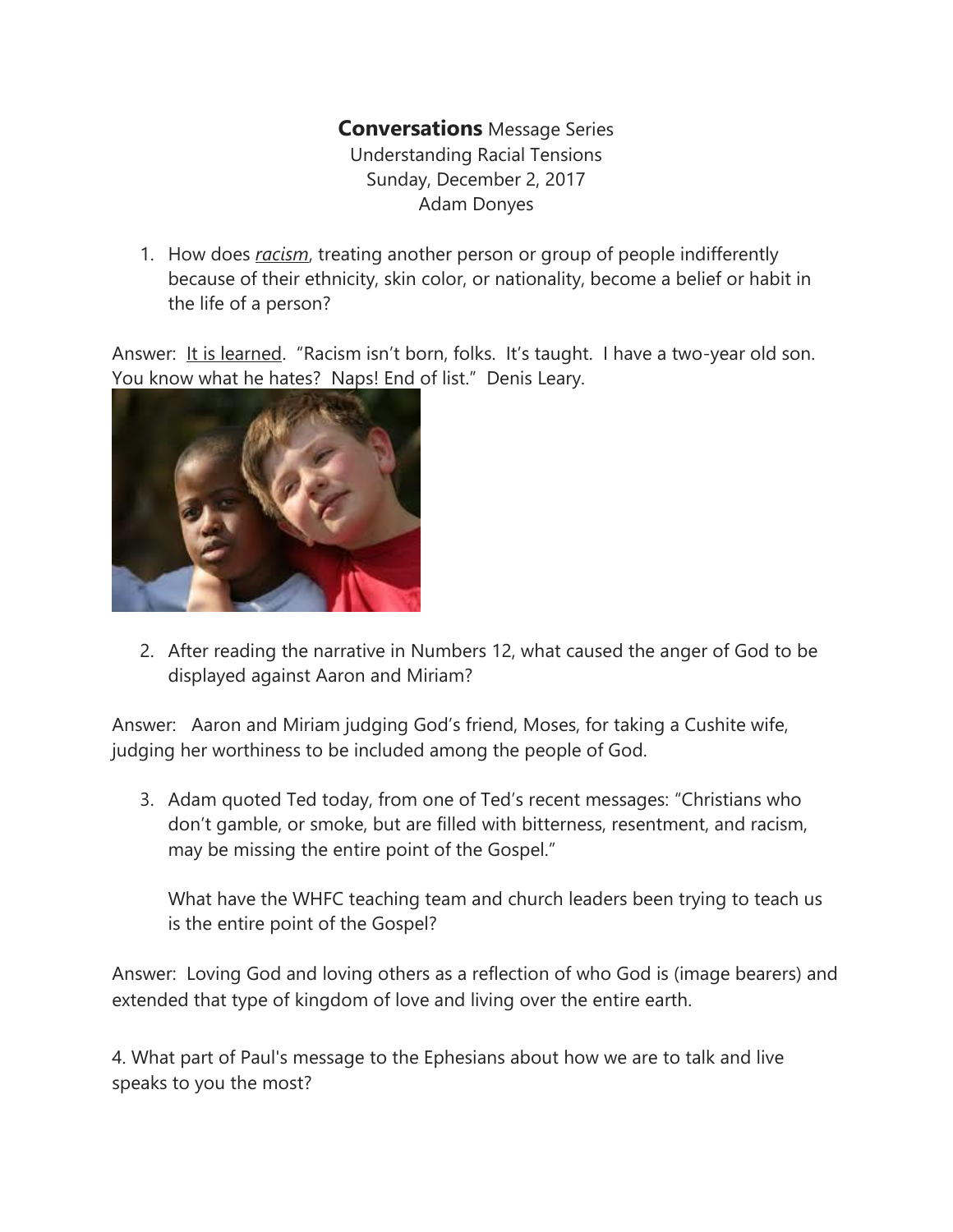"Do not let any unwholesome talk come out of your mouths, but only what is helpful for building others up according to their needs, that it may benefit those who listen. And do not grieve the Holy Spirit of God, with whom you were sealed for the day of redemption. Get rid of all bitterness, rage and anger, brawling and slander, along with every form of malice. Be kind and compassionate to one another, forgiving each other, just as God forgave you." Ephesians 4:30-32

5. For what **purpose** did Adam quote Stephen Covey saying, "Listen with the intent to understand, not the intent to reply," show the video of Gary Civitello calling into CSPAN, and quote Timothy Keller?

Answer: Of all people, Christians ought to lead the way in reflecting a pursuit of understanding each other and expressing unconditional love and empathy. By doing so, we can display who the real people of God are, a race of people who belong to God, a race of every tribe, color, nation, and tongue on the planet. Example: After the Cross a new entity came into existence—**the church** that Jesus Christ promised He would build (Mt 16:18). As a result, there are now three divisions of mankind: Jews, Gentiles and the church. Paul tells us that we are to "Give none offence, neither to the Jews, nor to the Gentiles, nor to the church of God" (1 Cor:10:32). It is absolutely essential to understand that these three groups exist side by side in today's world. The early Christians were even known as the Third Race [\(https://www.seedbed.com/early-church-third-race/\)](https://www.seedbed.com/early-church-third-race/). God is passionate about having a chosen people who reflect his image (the Imago Dei, the image of God) on the earth, in every country, city, town, and neighborhood.

## Imago Dei

"But you are a chosen people, a royal priesthood, a holy nation, God's special possession, that you may declare the praises of him who called you out of darkness into his wonderful light. Once you were not a people, but now you are the people of God; once you had not received mercy, but now you have received mercy." 1 Peter 2:9-10

The Bible makes it clear there are only 2 races: those who belong to God and those who don't.

"When you become a Christian, you are not primarily from Ohio or Germany or Asia; you are not primarily Anglo, African-American, Asian, or Hispanic; you are not primarily white collar or blue collar. You are a citizen of God's nation." - Timothy Keller

20. [Group]